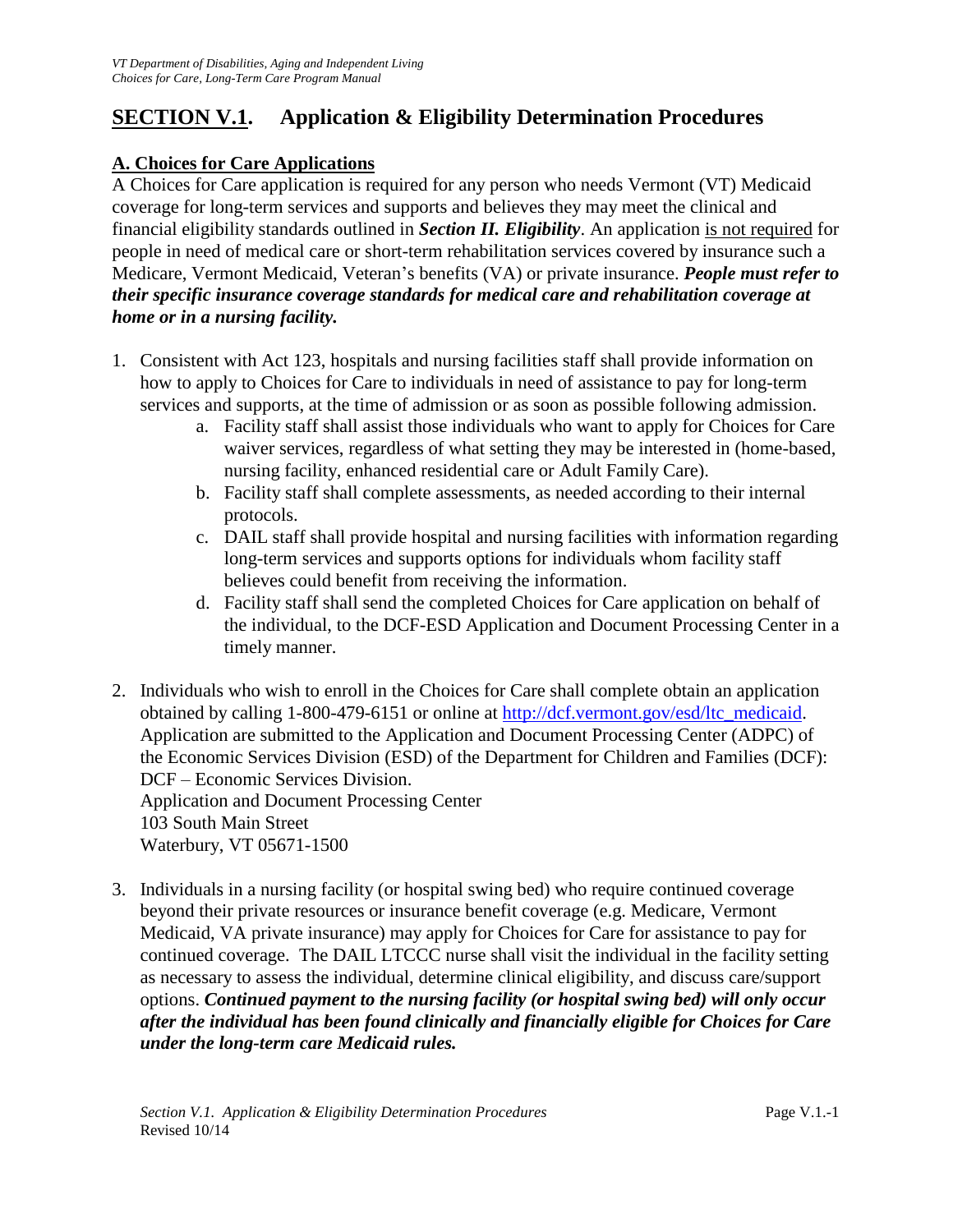4. When an individual's circumstances present a clear emergency, and DAIL staff is unavailable, he or she may be admitted to services without prior approval from the Department. Under these circumstances, an application shall be completed prior to admission to services (if possible) and the Department shall complete a retrospective review to determine eligibility. If individuals are determined to be ineligible, the Department shall not be responsible for the cost of services provided to the individual.

## **B. Initial Choices for Care Screening**

- 1. When DCF-ESD receives the 202 LTC Choices for Care application a copy will be forwarded electronically to DAIL staff.
- 2. When DAIL staff receives the Choices for Care application from DCF-ESD, DAIL staff will contact the individual and/or referral source to gather additional information as needed and to schedule a clinical eligibility assessment. DAIL staff will contact the individual and/or referral source within three (3) working days.
- 3. Department staff may utilize existing assessment information to assist in determining clinical eligibility.
- 4. When DAIL LTCCC nurses receive a Choices for Care application for individuals in the hospital who are dependent upon Choices for Care coverage for their discharge, he or she shall make reasonable efforts to assess the individual and explain options, prior to discharge. If a face-to-face visit is not possible prior to discharge, DAIL LTCCC nurses shall make arrangements to see the individual as soon as possible following discharge.

## **C. Clinical Assessment**

**DAIL** staff will determine the clinical eligibility (Highest or High Needs Group) from gathering information during a face-to-face assessment. **DAIL staff** will complete an assessment using the "Choices for Care Clinical Assessment" (CFC 802) to determine clinical eligibility. DAIL shall make a decision regarding clinical eligibility for Choices for Care within 30 days of receiving the application, unless the application is put "on hold" status. (E.g. the individual has not decided on the setting in which to receive services, remains in the hospital).

- 1. Highest Needs Group: All individuals who apply and meet both the clinical criteria for Highest Need and the financial criteria for Long-term Care (LTC) Medicaid services shall be enrolled in the program. Active program participants who meet the Highest Needs group clinical criteria at reassessment shall not be terminated from services, provided that they continue to meet all other eligibility criteria.
- 2. High Needs Group: Enrollment in the High Needs group shall be limited by the availability of funds. Individuals who apply and meet both the clinical criteria for the High Needs group and the financial criteria for Long-term Care (LTC) Medicaid services may be enrolled in the program.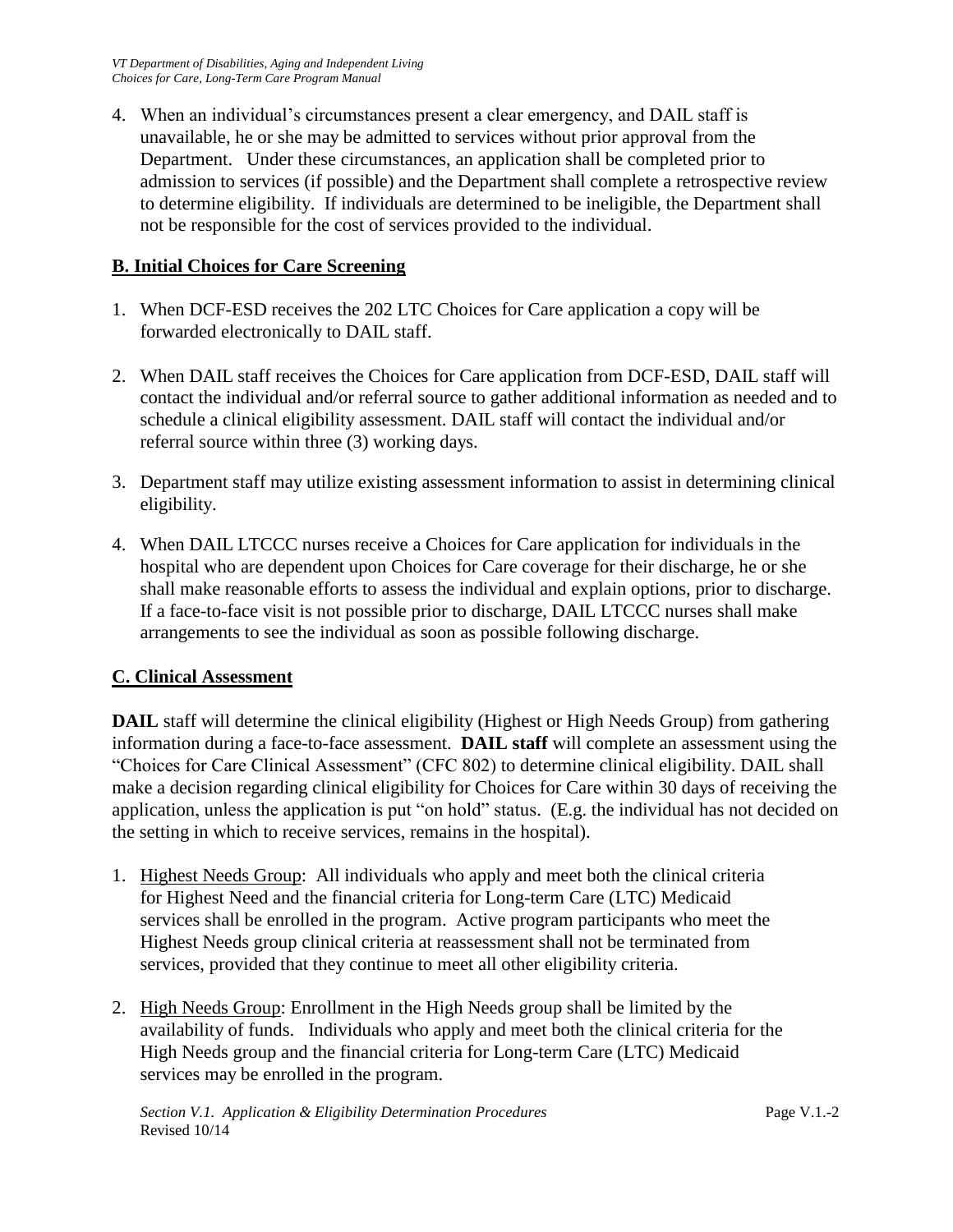a. If funds are unavailable, the names of eligible applicants shall be put on a waiting list. Applicants on a waiting list shall be admitted to the Choices for Care waiver as funds become available, according to procedures established by the Department and implemented by regional Choices for Care waiver teams. The Choices for Care waiver teams shall use professional judgment in managing admissions to the Choices for Care waiver, admitting individuals with the most pressing needs. The teams shall consider the following factors:

- i. Unmet needs for ADL assistance;
- ii. Unmet needs for IADL assistance;
- iii. Behavioral symptoms;
- iv. Cognitive functioning;
- v. Formal support services;
- vi. Informal supports;
- vii. Date of application;
- viii. Need for admission to or continued stay in a nursing facility;
- ix. Other risk factors, including evidence of emergency need; and
- x. Priority score.

b. DAIL staff shall send a written notice to individuals whose names are placed on a waiting list, which shall include information about how the waiting list operates.

c. When an individual's circumstances present a clear emergency, and DAIL staff is unavailable, the individual may be admitted to services without prior approval from the Department. Under these circumstances, DAIL staff shall complete a retrospective assessment/review to determine eligibility. Individuals who are determined not to be eligible may be responsible for the costs of services that have been received.

d. All active program participants who meet the High Needs group clinical criteria at reassessment shall continue to be enrolled, provided that they continue to meet all other eligibility criteria. Individuals who are enrolled in the Highest Needs group and subsequently fail to meet the eligibility criteria for the Highest Needs group, but meet the High Needs group eligibility criteria, shall be enrolled in the High Needs group and continue to be eligible to receive services.

e. DAIL staff shall review the status of eligible applicants whose names have been on the waiting list for sixty (60) days to ensure that the applicant's needs have not changed.

f. Any eligible applicant whose name has been on the waiting list for 60 days or more shall be given priority for enrollment over eligible applicants with similar needs whose names have been on the waiting list for a shorter amount of time.

#### **D. Financial Assessment**

The Choices for Care Long-Term Care Medicaid application (202 LTC) initiates both the clinical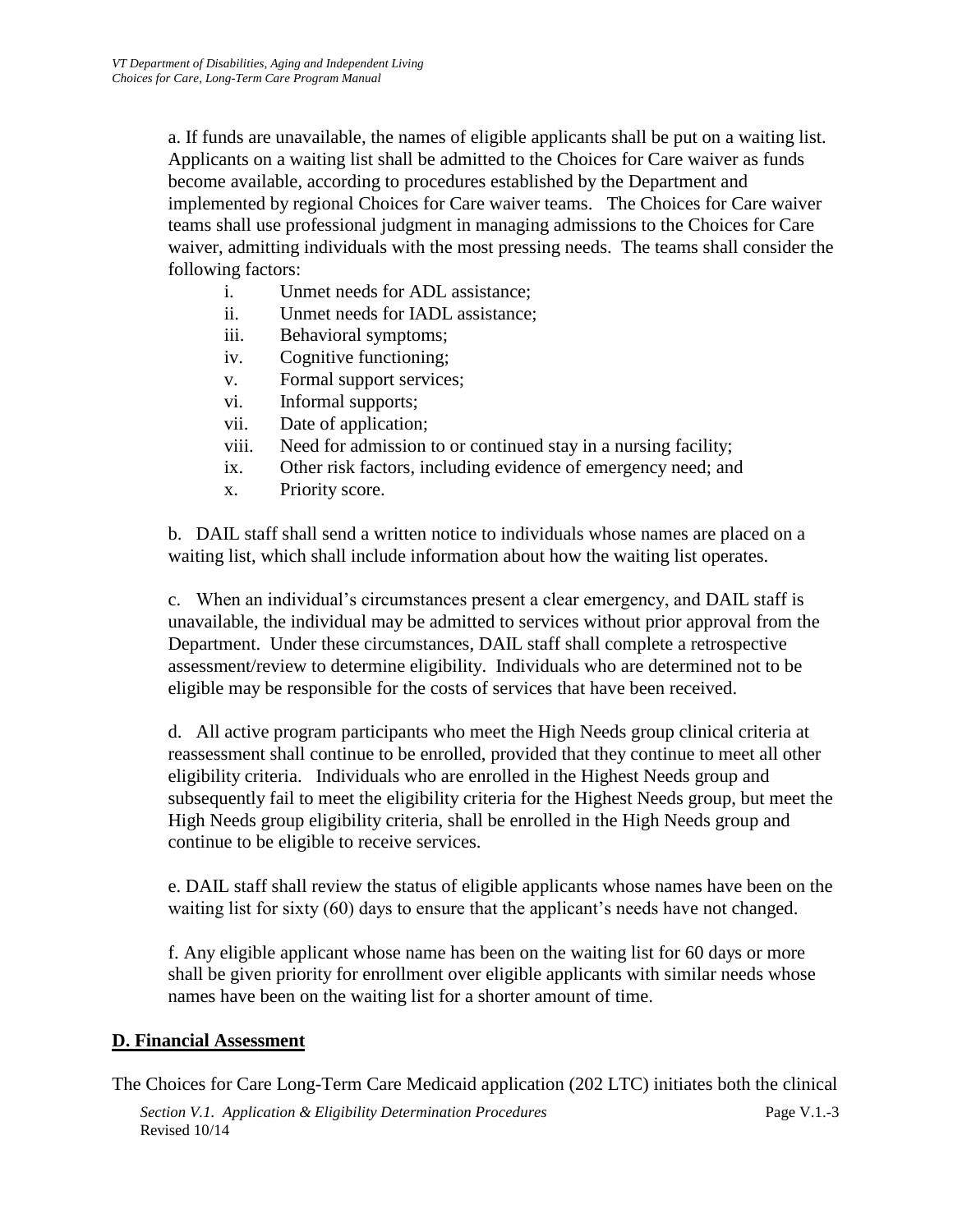and the financial eligibility determination process.

# **E. Long-Term Care Options**

DAIL staff shall discuss CFC options as part of the application and assessment process. DAIL staff will ensure that options brochures and information will be made readily available as needed.

## **F. Notifications**

If the applicant is found clinically eligible for the Highest Needs group, or the High Needs group with funds available, DAIL staff will send a Clinical Certification (CFC 803) notice to DCF, case management agency, Transition II or Authorized Agency (HB setting), the Enhanced Residential Care provider (ERC/community setting) and the Nursing Facility provider. DCF staff will then complete the Long-Term Care Medicaid financial eligibility process. If the applicant is found clinically ineligible, DAIL staff shall send a written notice to the applicant with appeal rights and will notify DCF.

## **G. Adult Family Care Tier**

For individuals choosing the AFC setting, DAIL staff will send a referral to the participants Case Management (CM) agency of choice. The CM will complete the AFC ILA assessment and review Authorized Agency (AA) options. When the participant has chosen an AA, the CM will forward a copy of the AFC ILA to the AA as a referral. The CM will send the AFC ILA and tier score to DAIL. DAIL staff will complete Utilization Review (UR) and then inform the CM agency of the tier. The CM will then inform the participants chosen AA of the tier. If the AA is able to serve the participant, the AA will begin the home provider matching process. When a home provider match is found, the CM will complete the AFC service plan with the tier and will obtain signatures from the participant and/or authorized representative, the AA and the home provider. The CM will send the service plan to DAIL staff for authorization. DAIL staff will authorize the service plan when DCF staff has notified DAIL that the participant is financially eligible for Long Term Care Medicaid.

#### **H. Final Authorization**

When financial eligibility is determined, DCF staff will notify DAIL, applicant and highest paid provider (if patient share due). If the applicant is found financially eligible, DAIL staff will authorize services (a Service Plan for home-based and ERC settings is required before DAIL may authorize services) and send notification to individual and providers. In the nursing home setting, the Notice of Decision from DCF- ESD is the authorization notification of eligibility.

#### **I. Transitional Provision**

All individuals who were being served under a preexisting 1915c Medicaid Waiver (Home-Based or Enhanced Residential Care) or who were receiving Medicaid nursing facility care at the time of the implementation of the Choices for Care waiver October 1, 2005, shall be enrolled in the Choices for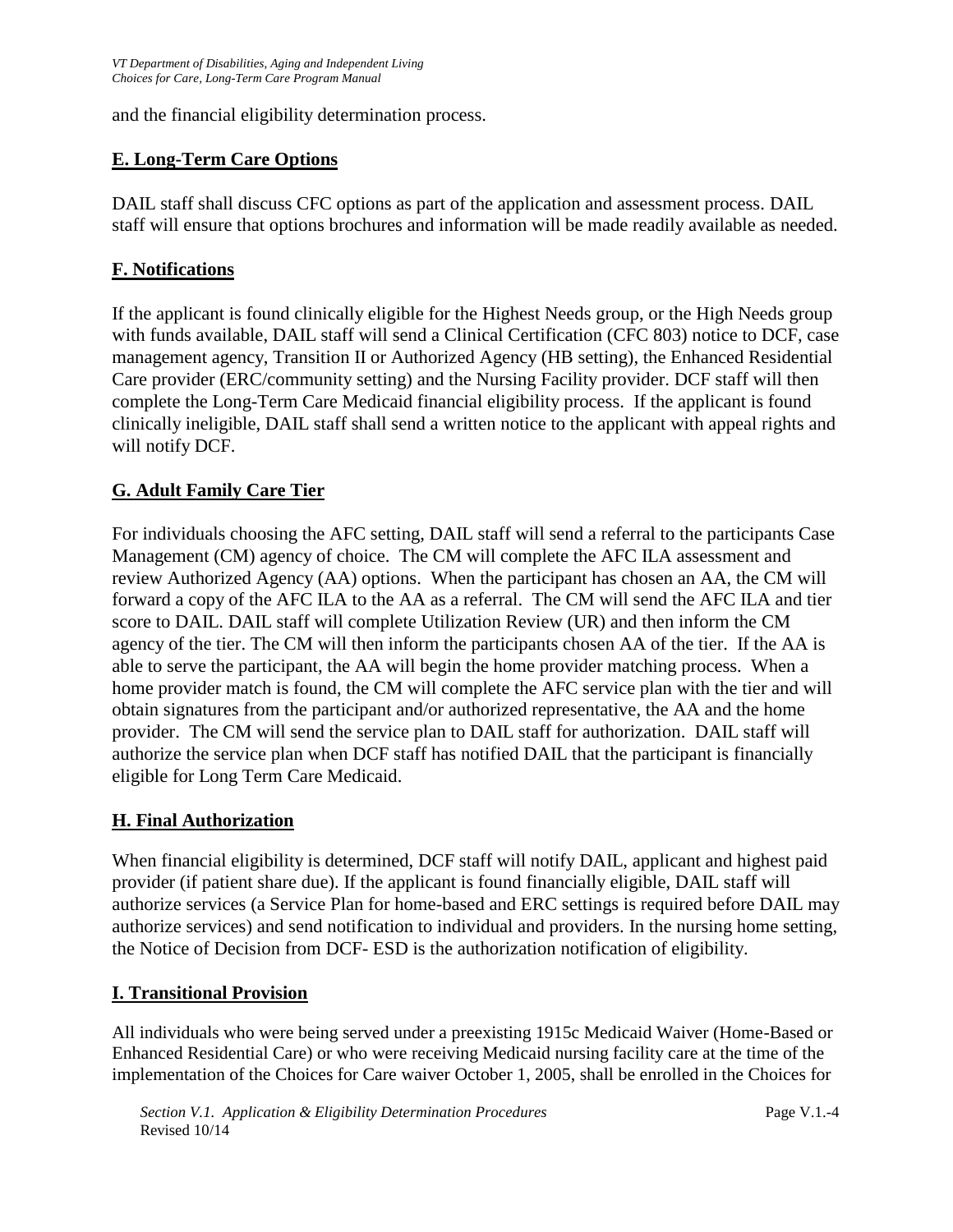Care waiver and shall continue to receive services. Thereafter, these participants shall continue to be enrolled in Choices for Care if, at reassessment, they meet the eligibility criteria for the Highest Needs group, the High Needs group or the Guidelines for Nursing Home Eligibility adopted in April of 1997.

# **J. Continued Eligibility**

- 1. Screening: DAIL staff will screen reassessment and forms for missing or incomplete information. DAIL staff will contact the case manager or individual to gather additional information, as needed.
- 2. Clinical Re-Assessment: DAIL staff will determine clinical eligibility (Highest Needs group or High Needs group) from assessment information submitted with the continued eligibility materials. A face-to-face review may be completed as necessary.
	- a. Highest Needs Group: Active program participants who meet the Highest Needs group clinical criteria at reassessment shall continue to be enrolled, provided that they continue to meet all other eligibility criteria.
	- b. High Needs Group: Active program participants who meet the High Needs group clinical criteria at reassessment shall continue to be enrolled, provided that they continue to meet all other eligibility criteria. Individuals who are enrolled in the Highest Needs group and subsequently fail to meet the eligibility criteria for the Highest Needs group, but meet the High Needs group eligibility criteria, shall be enrolled in the High Needs group and continue to be eligible to receive services.
	- c. Ineligible Participants: Active program participants who do not meet clinical eligibility criteria for any group shall be disenrolled and shall receive written notice of this decision with appeal rights.
- 3. Financial Eligibility: DCF staff shall be responsible for determining whether individuals remain eligible under Long-Term Care Medicaid financial eligibility criteria for the Highest Needs group or the High Needs group.
- 4. Final Authorization: DAIL staff shall authorize services and send written notice to the individual, the legal representative, and the provider(s). If the participant is found to be clinically ineligible, DAIL staff shall send a written notice with appeal rights. If the participant is found to be financially ineligible, DCF staff shall send written notice with appeal rights.
- 5. Time Limit: DAIL staff shall make a clinical eligibility determination within thirty (30) days of receiving the 202 LTC Choices for Care application.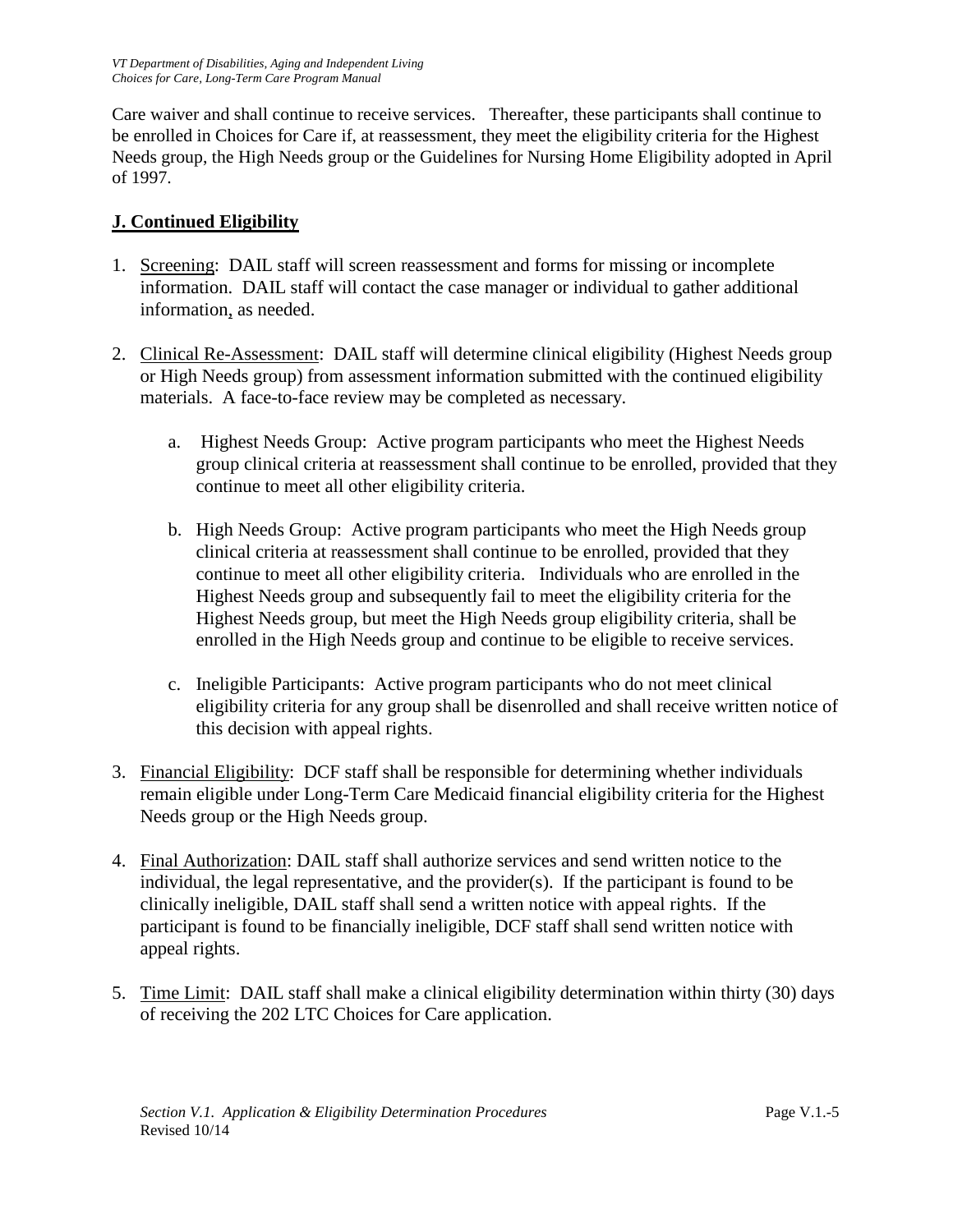# **K. Short-term Rehab in a Vermont Nursing Facility**

A Choices for Care application is not required for people who have both Medicare and/or Vermont Medicaid coverage for short-term rehabilitation in a nursing facility. Medicare coverage rules may be found at *[http://www.cms.gov/Regulations-and-](http://www.cms.gov/Regulations-and-Guidance/Guidance/Manuals/Downloads/bp102c08.pdf)*

*[Guidance/Guidance/Manuals/Downloads/bp102c08.pdf.](http://www.cms.gov/Regulations-and-Guidance/Guidance/Manuals/Downloads/bp102c08.pdf)* Refer to the Department of VT Health Access (DVHA) Operating Procedures, *Medicaid Nursing Facility Short Stays*, for more details on Vermont Medicaid coverage.

Steps for authorizing Dual Medicare/VT Medicaid and VT Medicaid only covered short-term rehab stays:

- 1. **Referral**: The nursing facility receives a referral for short-term rehab.
- 2. **Choice**: The nursing facility verifies the person's choice to receive care in their facility.
- 3. **Insurance Verification**: Nursing facility verifies the person's Medicare and/or Medicaid insurance coverage. Malcolm phone system: **1-800-925-1706, out of state 802-878-7871**
- 4. **Clinical Verification, Dual Medicare/Medicaid Stays**: Medicare is always the primary payor for people with both Medicare and VT Medicaid coverage. VT Medicaid co-insurance coverage starts day 21 to day 100 of Medicare stay, following all Medicare standards, including a 3-day qualifying hospital stay. Medicare standards found at: [http://www.cms.gov/Regulations-and-](http://www.cms.gov/Regulations-and-Guidance/Guidance/Manuals/Downloads/bp102c08.pdf)

[Guidance/Guidance/Manuals/Downloads/bp102c08.pdf](http://www.cms.gov/Regulations-and-Guidance/Guidance/Manuals/Downloads/bp102c08.pdf)

*NOTE: Medicare must be utilized before VT Medicaid when the person meets Medicare standards of coverage.*

5. **Clinical Verification, Medicaid Only Stays**: If a person has no Medicare or private insurance coverage, VT Medicaid rehab benefit covers up to 30 days per episode/60 days per calendar year following the Department of VT Health Access (DVHA) Operating Procedures, *Medicaid Nursing Facility Short Stays.* 

*NOTE: Medicare and private insurance must be used before Medicaid only coverage.*

- 6. **Admission to Nursing Facility**: After the nursing home verifies coverage, the nursing facility must notify DCF within 10 days of the admission using required DAIL form CFC 804C, and makes plans for admission, following all existing state and federal regulations.
- 7. **DCF Long Panel Dual Medicare/Medicaid Stays**: DCF verifies Medicare and VT Medicaid coverage based on the notification from the nursing facility. DCF enters a long panel in the ACCESS system using the Highest Need category. The start date is the 21<sup>st</sup> day after admission (the start of Medicaid co-insurance payments). The end date is the "last day of coverage" date reported by the nursing facility, up to day 100 of the Medicare covered stay. If the nursing facility does not report the end date on the admission notification, DCF enters a 30-day segment starting on day 21 and ending on day 50 of the Medicare admission. When the nursing facility submits the new CFC 804C with the "last day of coverage" date, DCF will update the long panel with the new end date provided by the nursing facility, not to exceed a total of 100 days from admission.
- 8. **Long Panel Medicaid Only Stays**: DCF verifies VT Medicaid coverage based on the notification from the nursing facility. DCF enters a long panel in the ACCESS system with both a start and end date using the Highest Need category. The start date is the admission